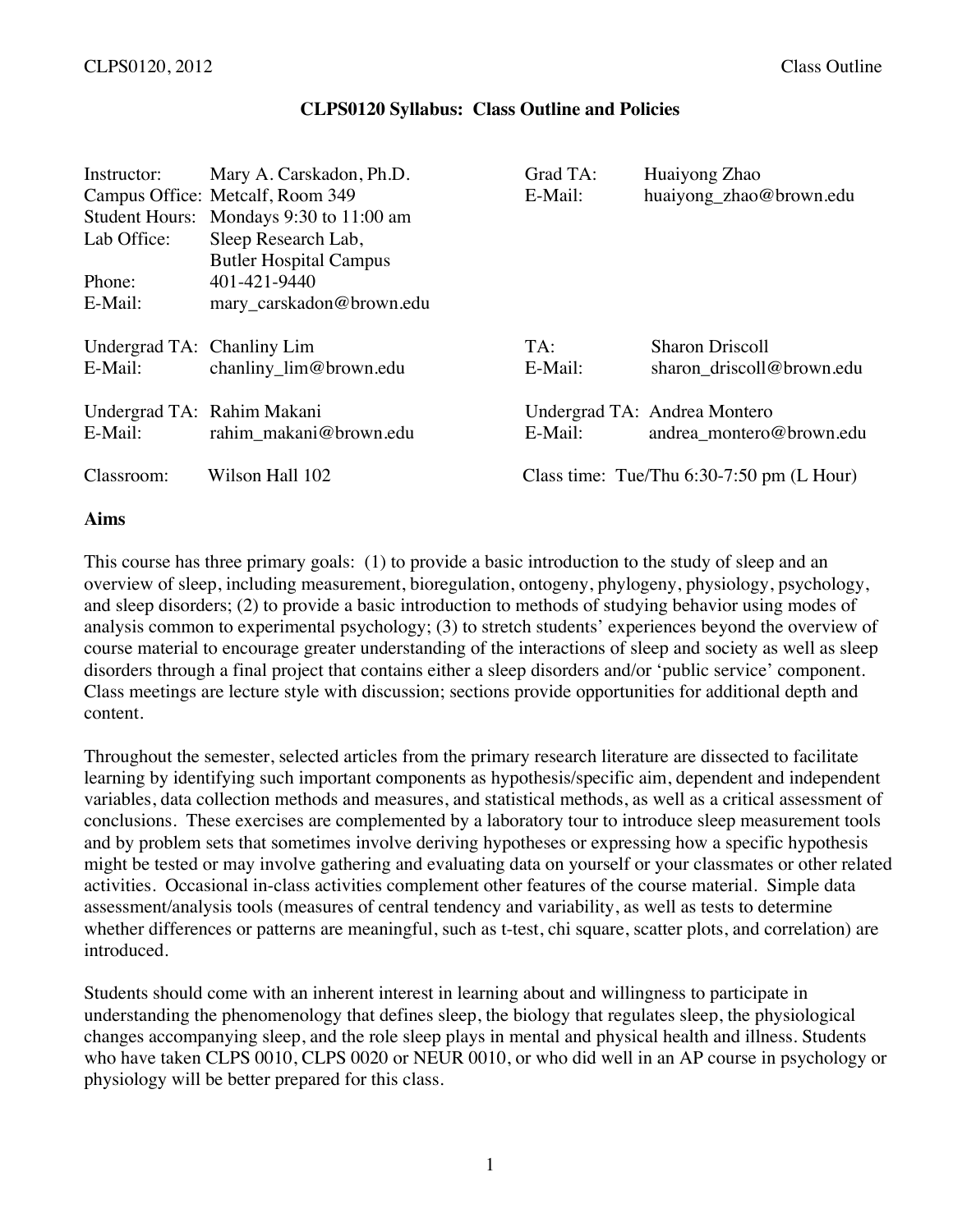# **Required Readings\***

Required readings include *The 24-Hour Mind*, by Rosalind D. Cartwright; the *Basics of Sleep Guide,* of the Sleep Research Society, a brief and dense overview of sleep; and selected readings available online through the course reserves. **Recommended** readings are suggested from *The Promise of Sleep*, by William C. Dement and Christopher Vaughn, which is a lengthy, but easily consumed book. \* A detailed list of required readings is provided on the course Reading List on the course web site.

# **Sections: An Opportunity, Not an Obligation**

Weekly sections (beginning in week 2) are designed for TAs to provide a deeper, focused presentation of material introduced in lecture or readings, for informal review and discussion of course material, including presentations of certain material not provided in class meetings. TAs lead these section meetings. The times and locations of these meetings will be arranged and announced in the second week of class. Study guides, problem sets, and worksheets are reviewed in section meetings, and class material is reviewed as issues arise. Attendance at these sections is monitored, and although section attendance is not mandatory, *one percentage point is added to your final grade for every 2 sections you attend*.

# **Lab Tour: An Opportunity, Not an Obligation**

A tour/open house of Dr. Carskadon's laboratory will be held on September 27. This lab tour is not mandatory. It is recommended, particularly for those students with a limited background and boundless interest. Attendance (although not required) will be monitored and contributes *1 percentage point to the final grade*.

# **CLPS0120: LECTURE SCHEDULE, 2012**

### **Date Topic**

- 09/06 Introduction to course structure and pedagogy. **Why sleep?** A brief introduction to the topic.
- 09/11 **What is sleep?** Introduction to the scientific study of behavior and sleep. Measurement and characteristics of normal human sleep; introduction to the 2-process model of sleep regulation.
- 09/13 **What does sleep look like?** Fundamentals of normal human sleep. States, stages, measurement, course of events through the night, NREM-REM cycle. Introduction to sleep phenomenology.
- 09/18 **Who sleeps? Phylogeny 1.** Sleep in other species.
- 09/20 **Who sleeps? Phylogeny 2.** Sleep in other species.
- 09/25 **Where is sleep controlled? The sleeping brain 1**: Intro to brain anatomy, chemical signalling. **Guest Presenter: Eliza Van Reen, PhD, member Sleep for Science Research Laboratory**

# 09/27 \*\*\*\*\*\*\*\*\* SPECIAL EVENT: SLEEP LAB TOUR/OPEN HOUSE \*\*\*\*\*\*\*\*\*\* **\* \***

# **YOUR OPPORTUNITY TO SEE HOW SLEEP RESEARCH IS DONE FIRST HAND!**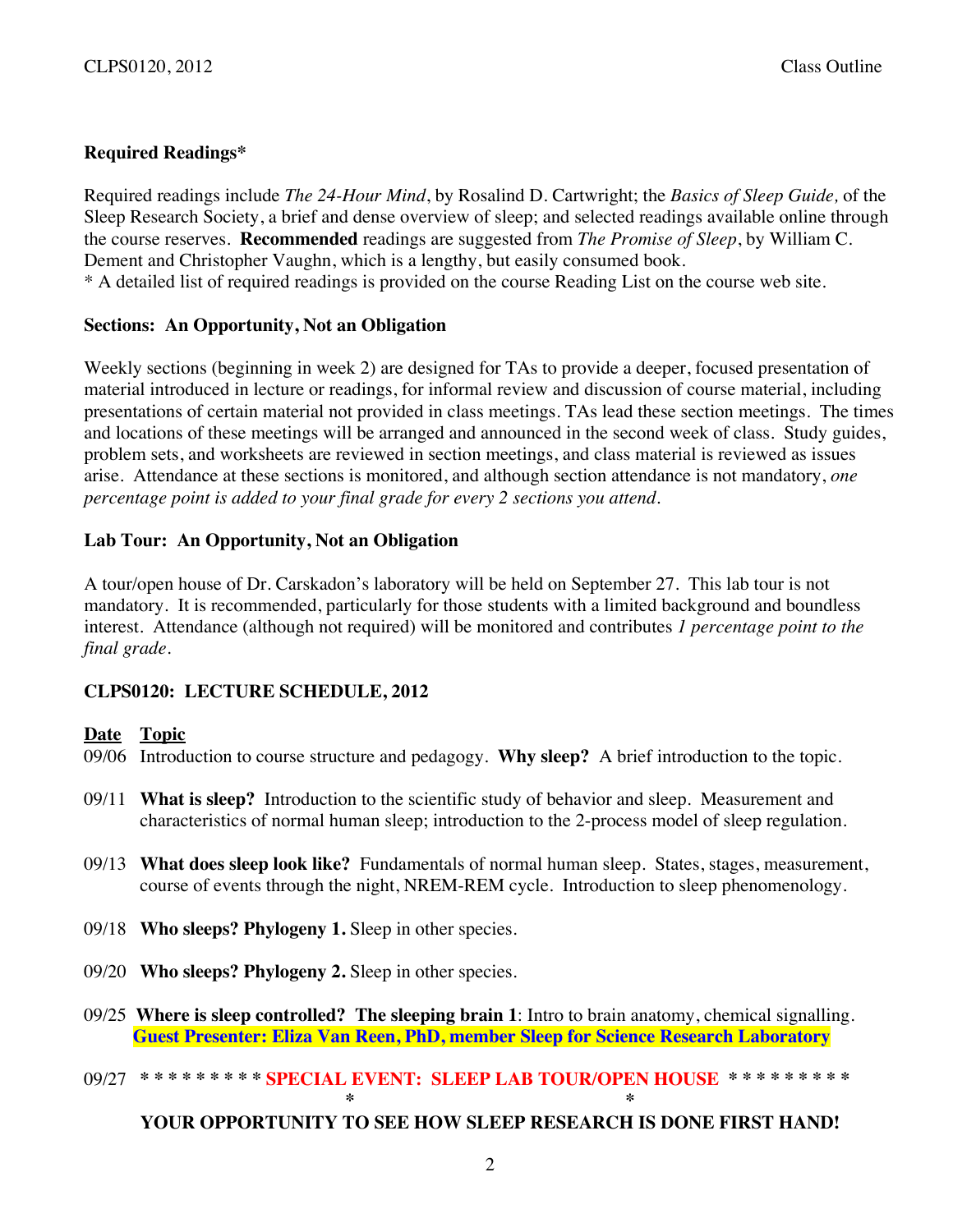**\* \* \* \* Evening of 27 September 2012. Sign up lists will be posted to canvas on 18 September. \* \***

- 10/02 **Where is sleep controlled? The sleeping brain 2**: Brain regulatory regions, circuits, chemistry, S-W homeostasis.
- 10/04 **Where is sleep controlled? The sleeping brain 3**: REM sleep anatomy and chemistry, NREM-REM cycle.
- 10/09 **When sleep—how does the body keep track of time 1?** Circadian Process—neuroanatomy, measurement, regulatory process (phase response curve).
- 10/11 **When sleep—how does the body keep track of time 2?** The temporal regulation of sleeping and waking.
- **10/16 Midterm Exam in Class (no exceptions!).**
- 10/18 **Who sleeps? Ontogeny 1.** Developmental aspects of sleep: infancy and old age.
- 10/23 **Who sleeps? Ontogeny 2**. Developmental aspects of sleep—adolescence.
- **10/25 DUE DATE Decision** on final project type by start of class.
- 10/25 **What happens to your body during sleep? Sleep physiology 1.** Autonomic motor system, hormones, motor activity (RBD).
- **10/30 DUE DATE Outline and reference list for final project.** [Due at 6:30 pm in class.]
- 10/30 **What happens to your body during sleep? Sleep physiology 2.** Temperature regulation, sexual activation.
- 11/01 **What happens to your body during sleep when things go right and when they go wrong? Sleep physiology 3.** Breathing and when sleep and breathing don't mix (sleep apnea syndrome). **Guest Presenter: Katherine M. Sharkey, MD, PhD**
- 11/06 **The sleeping mind 1: How does sleep affect learning and memory?** Characteristics of memory formation; sleep-enhancing effects on learning.
- 11/08 **The sleeping mind 2: Introduction to Dreaming—How are dreams made?** Biology of dreaming.
- 11/13 **The sleeping mind 3: Introduction to Dreaming—What are dreams made of?** Dream phenomenology; psychology of dreaming.
- 11/15 **The sleeping mind 4: Introduction to Dreaming—What are dreams made for?** Problem solving, creativity, mood, psychopathology.
- **11/19 DUE DATE FINAL PROJECT [Due by 11:00 am.]**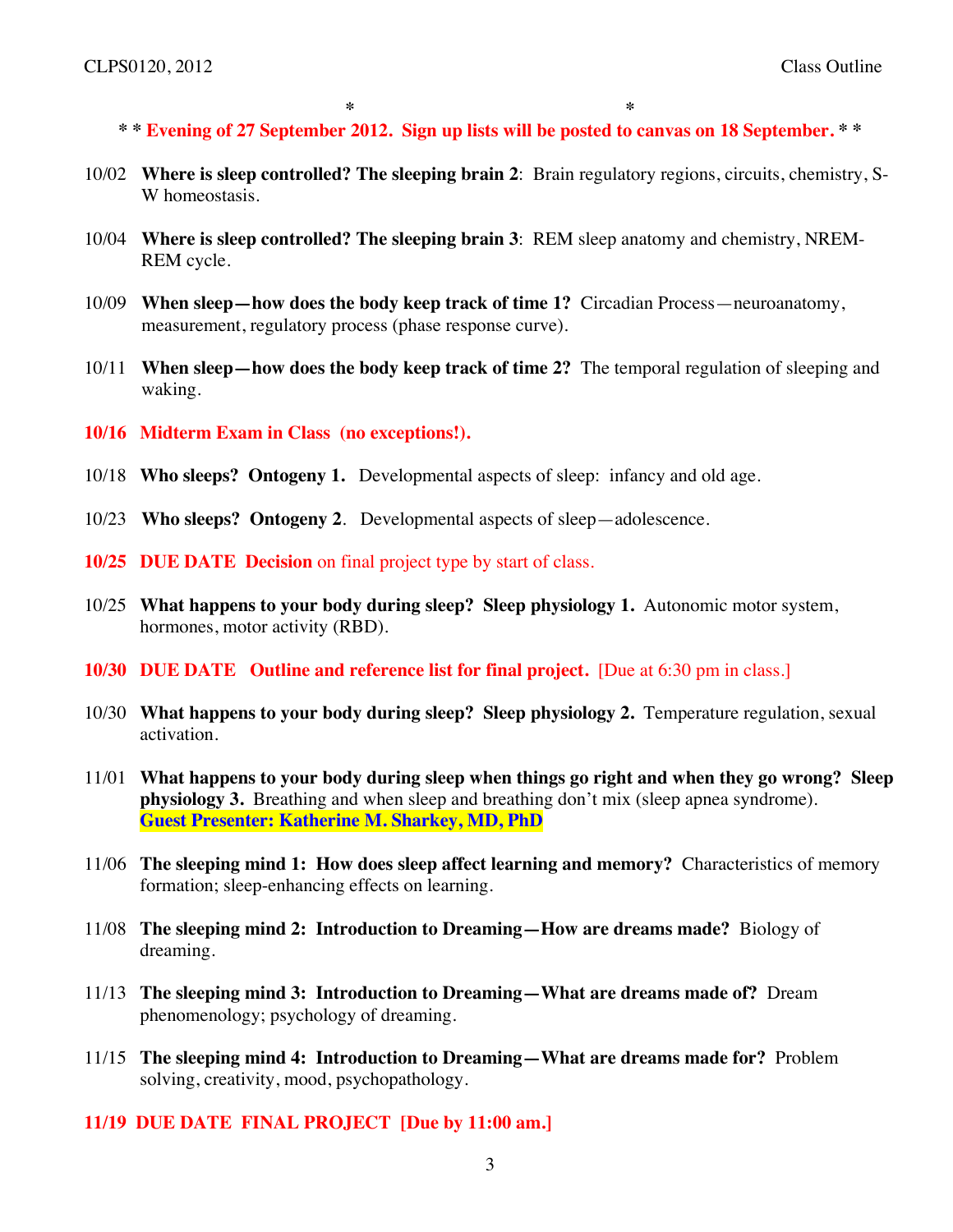# **11/20-11/22 Happy Thanksgiving!**

- 11/27 **Sleep and society 1: How alert are you?** Sleepiness/alertness: measurement and regulatory processes.
- 11/29 **Sleep and society 2: Do we need sleep?** Sleep deprivation and extended wakefulness. Recovery from sleep deprivation.
- 12/04 **Sleep and society 3: What happens when sleep goes wrong?** Sleep disorders: what they are? who has them? and general introduction to classification scheme. Focus on narcolepsy and insomnia.
- 12/06 **Sleep and society 4: What happens on the road, rails, seas, skies?** Sleep, fatigue, and transportation. **Guest Presenter: Mark R. Rosekind, PhD, Member, National Transportation Safety Board.**
- 12/11 **Sleep and society 5: Why do we sleep?** Theories on the function(s) of sleep.

**Peer evaluation of public service announcements. (after class)**

- 12/13 **! ! ! FINAL EXAM/REVIEW SESSION ! ! ! Location to be announced.**
- **12/17 FINAL EXAMINATION AT 9:00 am. NO EXCEPTIONS! Location to be announced. Please make sure that you have no conflict.**

**READING.** The reading list is on the COURSE READING LIST posted on the course web page.

**CLASSROOM: LAPTOPS, PDAs.** Please do not use cell phones, personal electronic equipments, or laptops during class. [For those with a documented disability, please see the professor with your documentation.]

**ASSIGNMENTS.** Class assignments are of several general types in addition to reading: study guides, problem sets, article worksheets, and the final project. **Study guides** are to be completed by each student *independently* (i.e., by yourself!). Study guides are intended to help keep reading and class attendance on pace and to serve as practice for the midterm and final examinations. **Problem sets** are of several types and may involve collecting data on yourself or responding to questions about your sleep or dreams. I urge you to be as careful, complete, honest, and accurate as you can in doing these assignments in order to garner the greatest benefit from them. Due dates are announced in class and late work is not accepted.

**Final Project Option A= Virtual Poster Project:** The main option for the final project is to examine a specific sleep disorder and create a "virtual poster" describing the disorder. Students work independently. Guidelines for preparing the virtual poster will be provided later in the semester on the course web page. In broad terms, each student will choose a specific sleep disorder (from a list to be provided), research the history, pathophysiology, symptoms, treatment, and impact on society. The virtual poster will be created as a PowerPoint document according to instructions to be provided. **The outline and references for this project are due on October 25 by 6:30 pm (start of class).** This material will be checked for progress and may be returned to you if the project needs improvement. The final virtual poster cannot exceed the size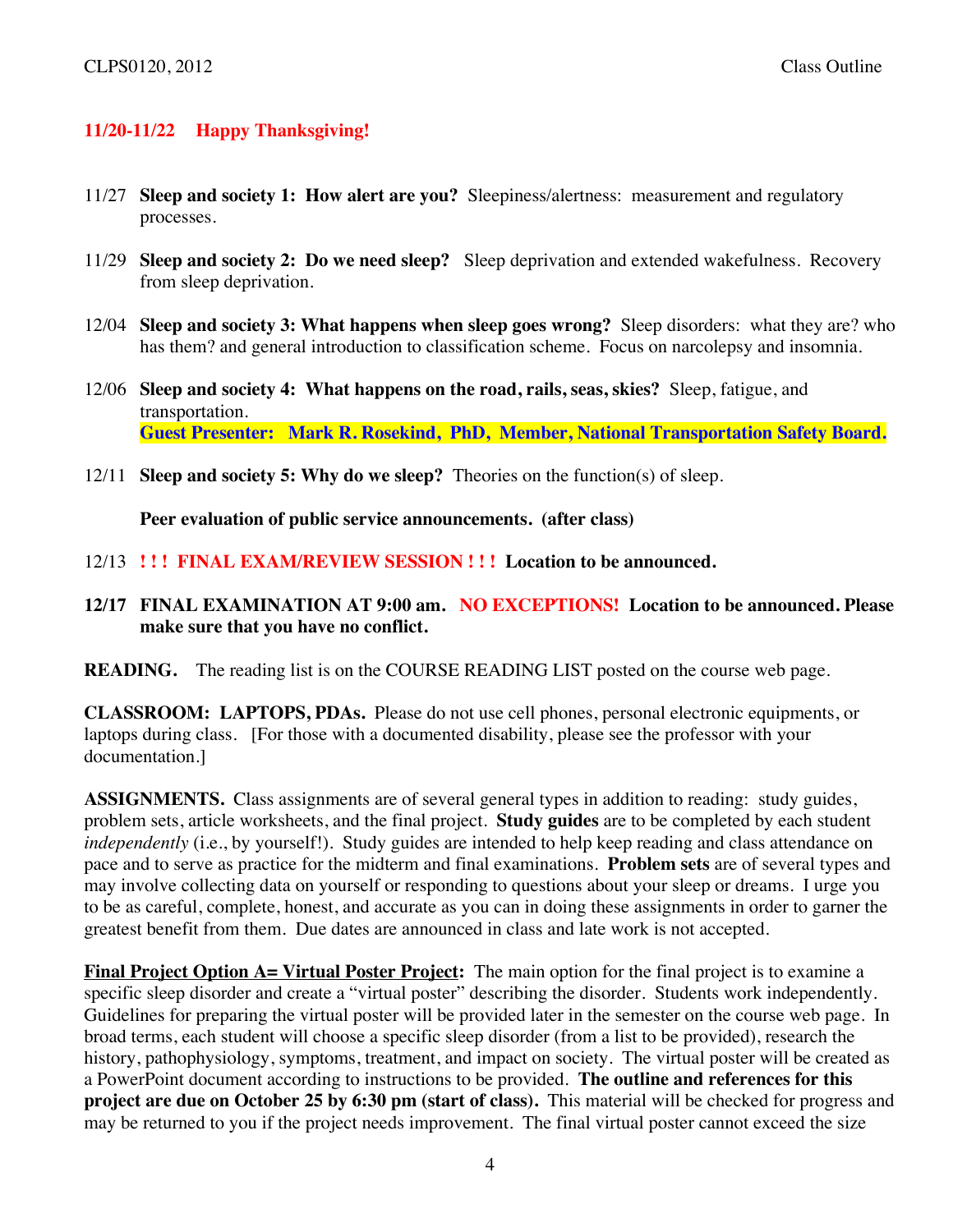guidelines to be provided later in the semester. Final virtual posters will be graded by a joint grading process including grading by your classmates and by the professor. The Final Virtual Poster is due November 29 by noon.

**Final Project Option B= PSA:** Students may choose to work independently or in pairs to prepare a "public" service announcement" presentation. You must have prior permission from the course instructor to pursue this alternative final project. The PSA can be either a website, video, or audio presentation or another medium that is suitable to the message you wish to convey. Students may work in partnerships (2 students): all academic criteria of the final project must be met, including a reference list and accuracy of the information. **The outline and references for this project are due on October 25 6:30 pm (start of class).**  Each member of the team must specify his/her contribution. Additional instructions will be posted on the course website. The alternative final project is due November 29 by 6:30 pm (start of class).

**STUDY BREAK/REVIEW SESSION.** A special **optional** review session for the final exam will be held at the regular class time on December 13. [Location to be announced.]

**GRADING.** Grading is based upon **on-time** completion of assignments and quality of performance on the study guides and problem sets, as well as the midterm and final examinations, and final project. Grade weighting is as follows: **Sections and Lab Tours** = 5%, **Problem Sets** = 10%, **Final Project (including draft Final Project)** = 20%, **Study Guides** = 10%, **Midterm Exam** = 25%, **Final Exam** = 30%. A passing grade is determined by a first-level check of the content-based assessments (weighted average of Study Guides, Midterm Exam, Final Exam), which must equal or exceed a grade of 70%. In other words you **cannot pass** the course—even if you have a 70 overall average—unless your weighted average for the Average Study Guide Grade  $(.10) + Midterm (.25) + Final (.30) = at least 70$ . When the weighted average of the other assignments is computed, your score must remain at 70 or above to pass. Grade cut-offs (no rounding) are A ≥90%, B ≥80% <90%, C ≥70% <80%, NC <70%. No extra credit is offered; however, 'Tweak Factors' can increase your final score if you are on the border between grade levels. The following 'Tweak Factors' can add .5% to your final grade if in the border zones: completion of peer review of final projects; participation in 2+ hours of department research participant pool through the system hosted by the CLPS department.

**STUDY GUIDES:** Study Guides are take-home question sets that are to be worked on by every student independently. The Study Guides are designed as content-based exercises that keep you focused on staying on pace with the class and help give you some experience with the types of items that may be on the midterm and final exams, though the Study Guides have a greater focus on multiple choice and true/false format to enable timely feedback of your performance. Students are encouraged to attempt these exercises after doing assigned reading and reviewing class notes; however, all course resources (except for classmates) are available for you to use in completing these small exercises. Due dates are announced in class and late work is not accepted.

**MIDTERM and FINAL EXAMINATIONS.** These examinations include a variety of formats: multiple choice, true/false, short answer, and (very) short essay items. The exams draw heavily from lectures and required readings. Students with special exam-taking needs (e.g., extra time) must speak to a teaching assistant at least 2 weeks before the scheduled exam to schedule an early start in a separate room. Please send Professor Carskadon documentation from a dean or the office of disability services about your need for special circumstances for testing. The midterm exam will be held on Tuesday, October 16, at 6:30 pm without exception, and the final exam will be held on Monday, December 17, at 9:00 am without exception.